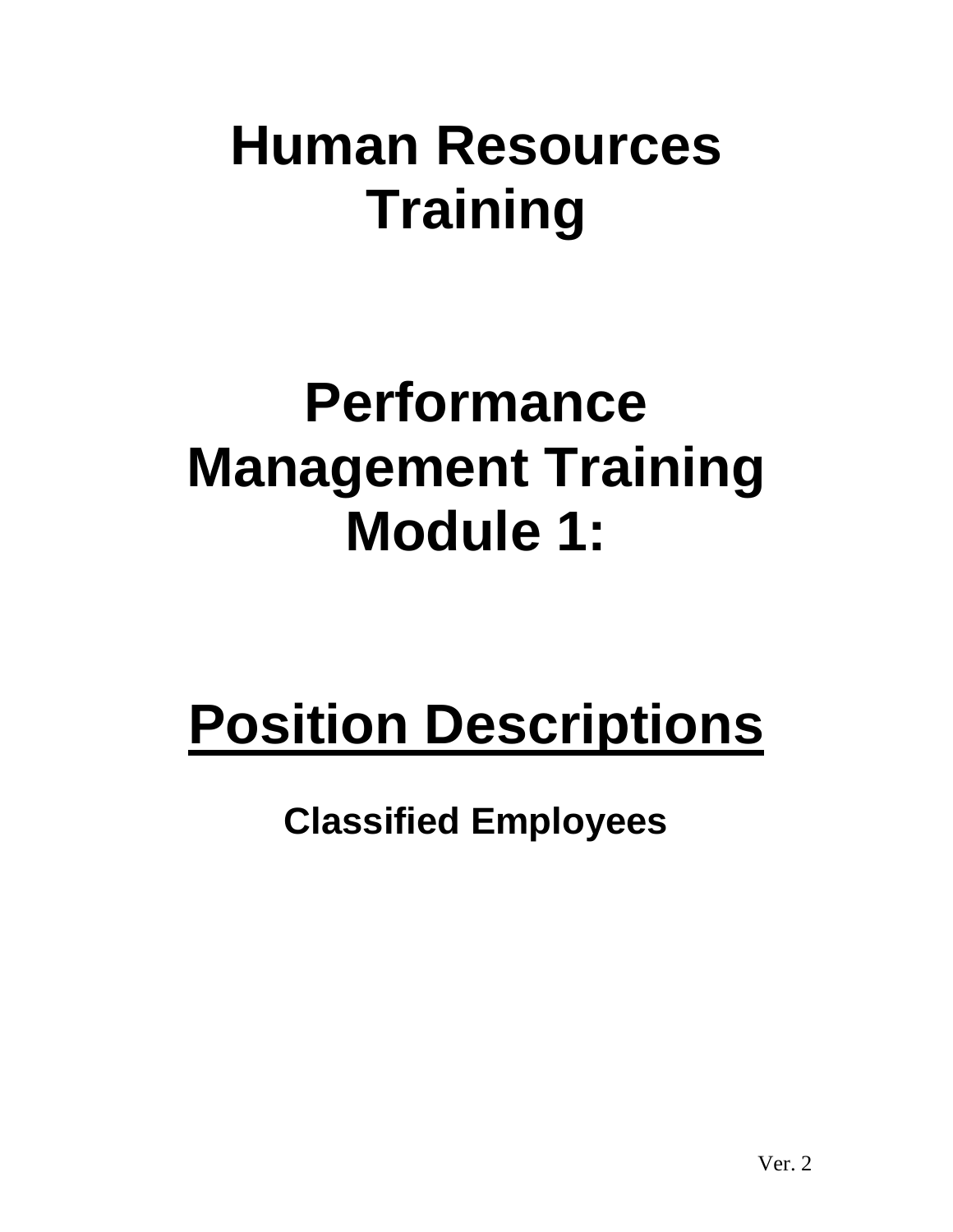The Performance Management Cycle is an on-going cycle. It has six main components. They are:

#### **1. Position Description**

- 2. Performance Expectations and Standards
- 3. Coaching and On-going Feedback
- 4. Preparation for an Appraisal
- 5. Performance Appraisal
- 6. Developmental Planning

#### **Performance Management Cycle**



The **Position Description** is the **foundation component** of the Performance Management Cycle.

#### **The Purpose of a Position Description**

- 1. Relates the position (a job) to the organization's mission
- 2. Clearly describes a job within an organization
- 3. Describes the special requirements of a job
- 4. Creates an agreement between the employee and the supervisor
- 5. Forms the foundation of Performance Management

Why is a position description important? Why is it important for an employee to have this information? Why is it important for the University to have this information documented? Why is it important for us to have a current up-to-date PD when we recruit for a position?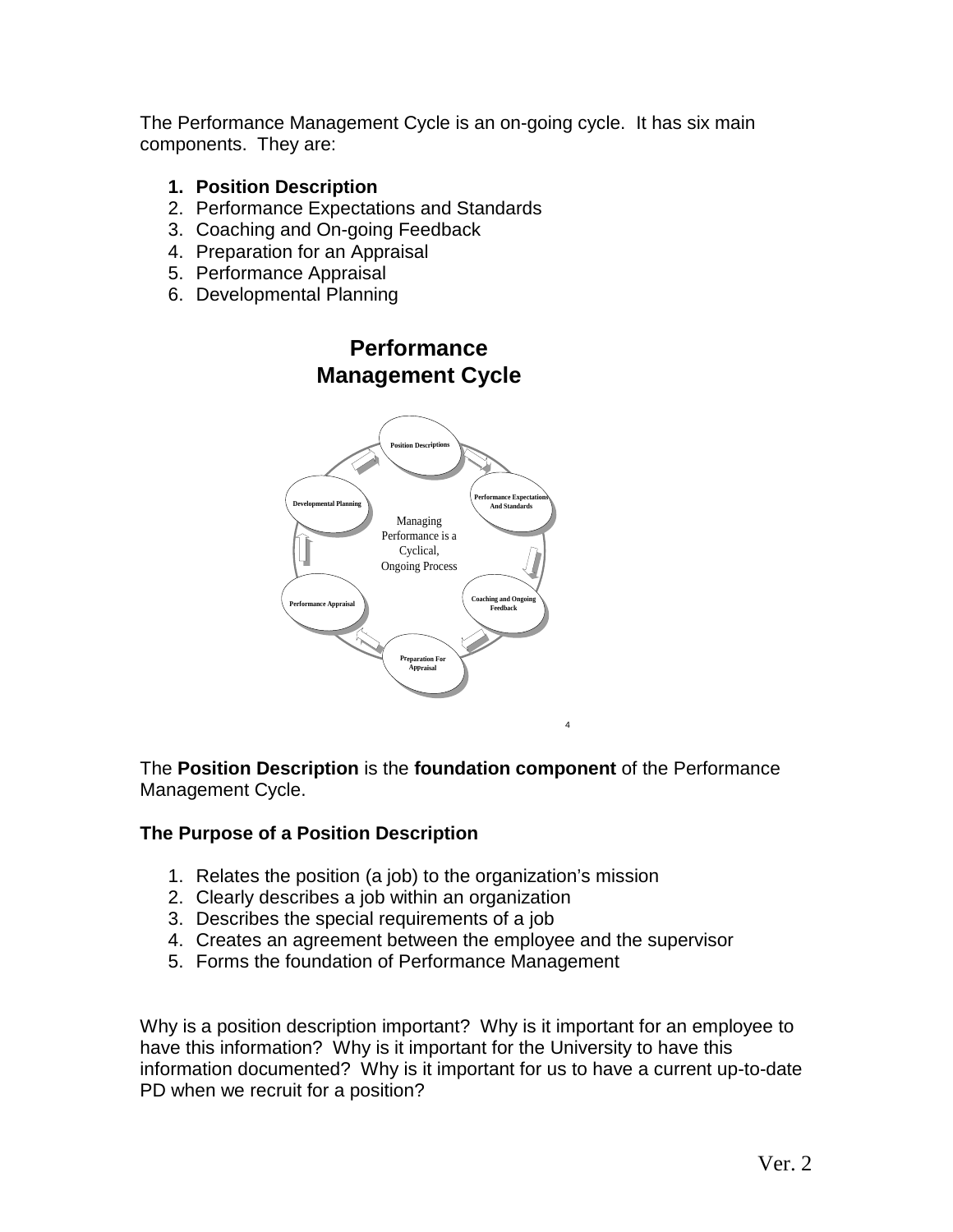The answer is that the PD is necessary and basic to all of the following critical employee and position issues:

- designing a position and establishing performance standards,
- allocating a position to a classification,
- identifying the type of service,
- recruiting to fill a vacancy,
- complying with Equal Employment Opportunity Commission (EEOC) regulations,
- identifying the Essential Functions of the position required by the Americans with Disabilities Act (ADA),
- deciding Fair Labor Standards Act (FLSA) exemption status,
- communicating job duties and performance standards to an employee, and
- completing a performance evaluation.

#### **There are 12 Sections in a Position Description: (Classified Form)**

- 1. Position Information
- 2. Program and Position Information
- 3. Description of Duties
- 4. Working Conditions
- 5. Guidelines
- 6. Work Contacts
- 7. Job-Related Decision Making
- 8. Review of Work
- 9. Leadwork or Coordination of Duties
- 10. Additional Job-Related Information
- 11. Organizational Chart
- 12. Signatures

Worthy of special note is the identification of the Essential Functions of a position. This is a critical function of the Position Description, and is often overlooked when a position description is developed. The Essential Functions of a position are identified in the position description in Section 3, Description of Duties. Identifying which duties are Essential Functions of the position is necessary in order to comply with the American with Disabilities Act (ADA) requirements.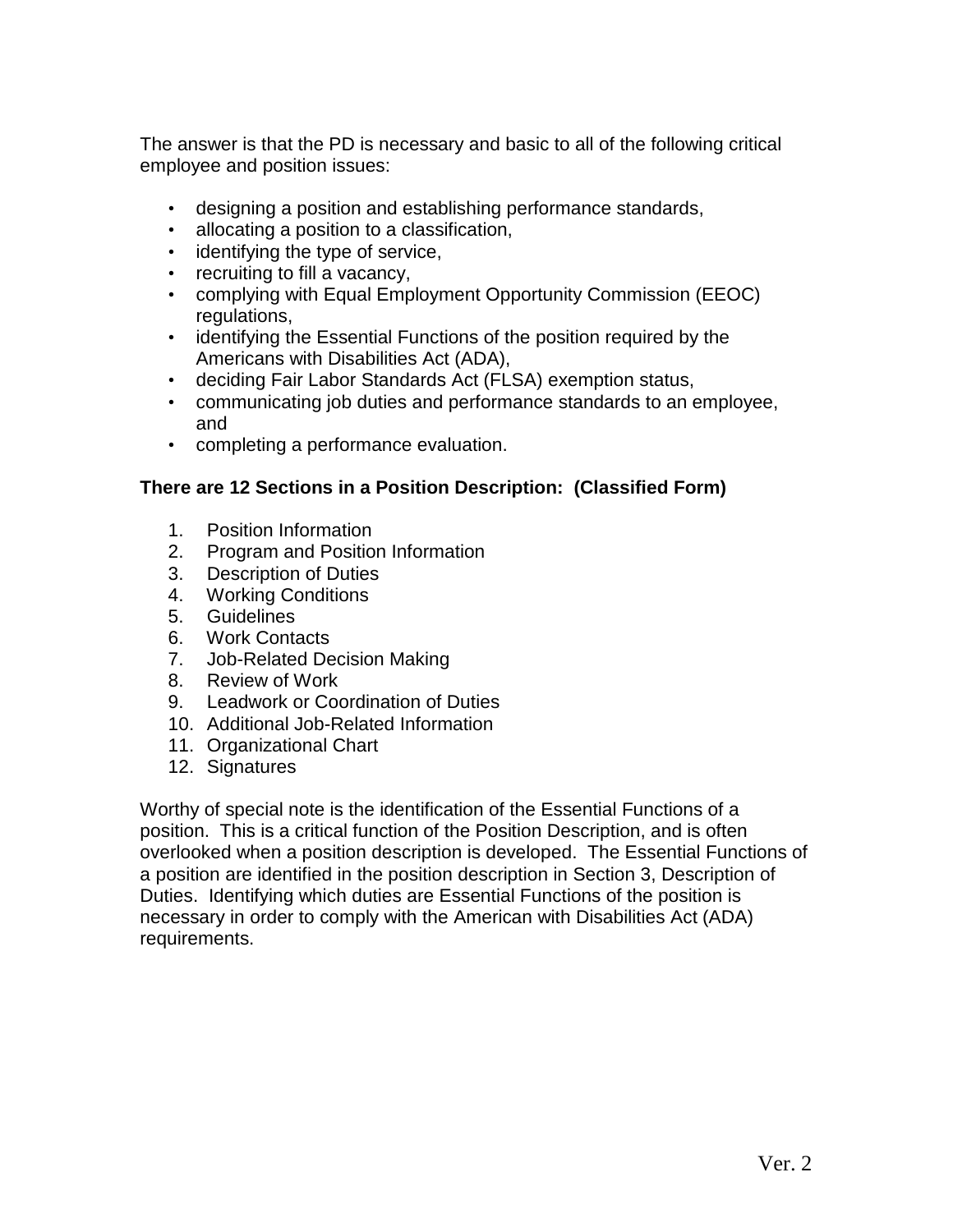#### **Position Description Form for Classified Employees**

Provide complete information on the form and remember to attach a current organization chart with the subject position highlighted.

Remember, when using abbreviations, give an initial explanation of what they mean (e.g., WOU [Western Oregon University].

#### **Completion of A Classified Position Description (PD) Form by Section**

#### **Section 1 - Position Information**

Class Title: This is the name of the class specification as listed in the Oregon University System Class Specifications.

**<http://www.ous.edu/dept/hr/classification-specs/>**

Class Number: This is the class specification number. (e.g. Office Specialist 1 is Class# 0103).

Position Number: This is the position number assigned to this position.

Working Title: This is the general term used when referencing the job. (e.g. an Office Specialist 1 class may be working as a Receptionist, Records Specialist, Office Support, etc.)

Work Unit: Provide the name of the specific Unit/Office where this position works.

Work Location (City/County): Monmouth – Polk

Employee Name: This is the name of the employee who will be signing this specific position description.

Effective Date: Show the initial date the employee was assigned into the position. This date **does not** change if the position is revised, reviewed and resigned by the employee as part of the Performance Evaluation process.

Position: This information refers to the position not the employee. Make sure you check the correct box in each row for the specific position. The position will be either Regular, Seasonal, Limited Duration, or Academic Year. Also check whether the position is Full Time, Part Time, Intermittent, or a Job Share position. (Note: If Limited Duration is checked, you may want to add the scheduled end date.)

FLSA : The FLSA (Fair Labor Standards Act) exemption status applies to the position, not a position classification. Check either Exempt – Not eligible for overtime, or Non-Exempt – Eligible for overtime. Some general reminders:

- Base FLSA Exemption on individual job content.
- The salary range alone does not make a position Exempt.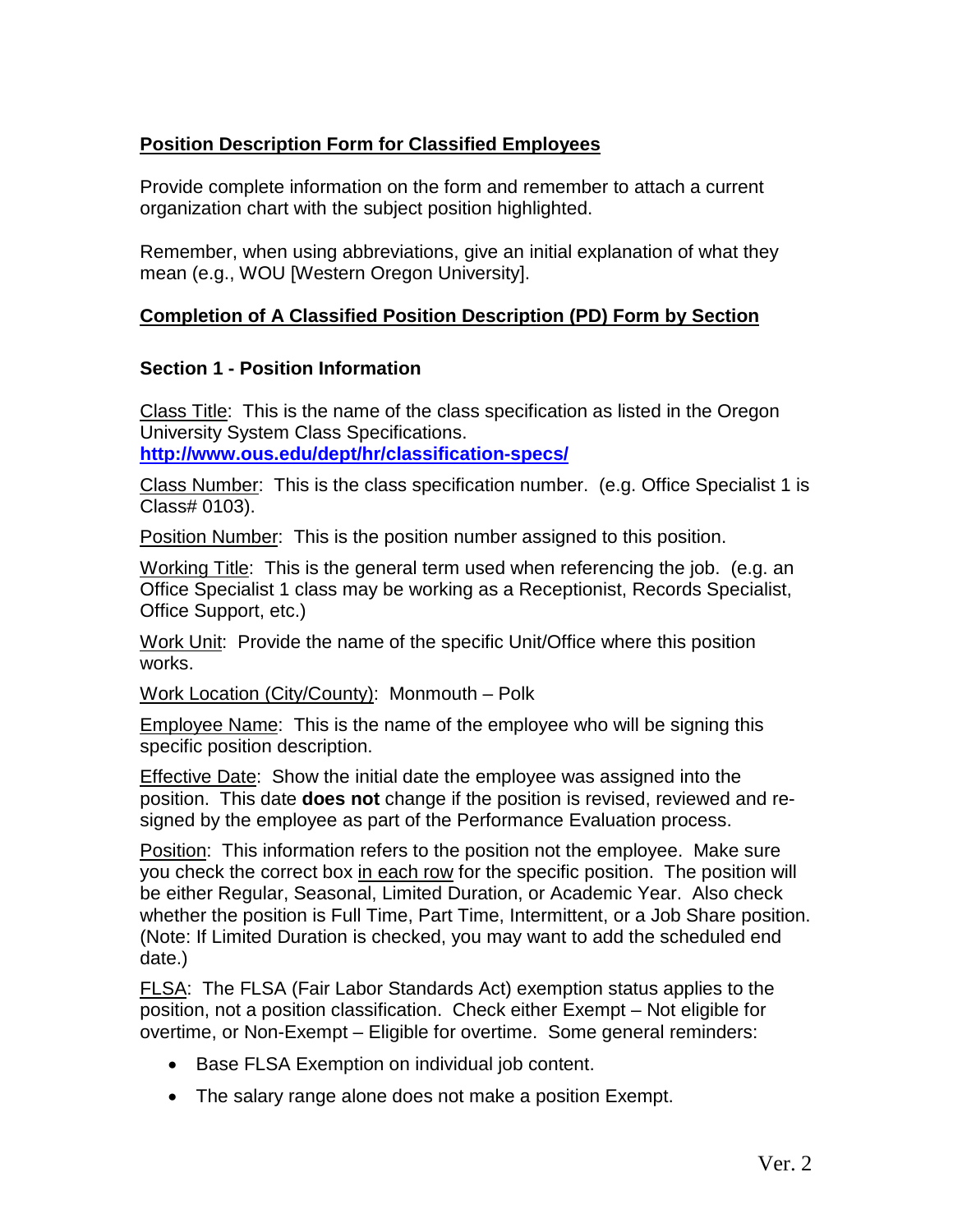- Union Contracts may stipulate overtime provisions differently from the FLSA. These Contracts may create overtime obligations beyond the FLSA. However, they may not limit or restrict application of the FLSA. Contact the Human Resources Office for clarification regarding Contract overtime provisions.
- Contact the Human Resources Office for assistance in determining if the position qualifies as Exempt under one of the three FLSA Exemption Criteria.

#### **Section 2 - Program and Position Information**

Describe the Program in which the position exists. State how the program contributes to the purpose of the University. Be sure to include general information about Program size (employees, budget), scope (geographic region, statewide) and who or what the Program affects. If copying in boiler plate language about the University, Section and/or Unit, it is still important to add a separate paragraph describing the Program(s).

Describe the purpose of the position, and how it functions within the Program. Briefly summarize why the position exists and its role in reaching your Program objectives (e.g., supportive, technical, supervisory, program manager). Think in terms of describing a job to a new friend. One or two sentences are sufficient to describe most jobs. For example:

• Example: The purpose of this position is to direct and monitor the work of technical and professional employees of the Accounting Office, who receive and process invoices for payment and verify compliance with government accounting rules and regulations.

#### **Section 3 - Description of Duties**

Describe the **Major (or most important) Duties** (task or responsibility statements) assigned to this position. Be sure the task or responsibility statements give a clear picture of what the employee must do in the position. Do not include duties assigned solely for employee development or temporary duties.

- Begin each statement with an action verb that describes the activities, whether physical or mental.
- Do not include marginal job functions.
- Be specific and complete. The duty statements should include what the employee does, how he or she does it, to whom or what and for what purpose.
- Avoid ambiguous terms. Using terms such as "assists," "handles" and "prepares" without further explanation of how it occurs is invariably a sign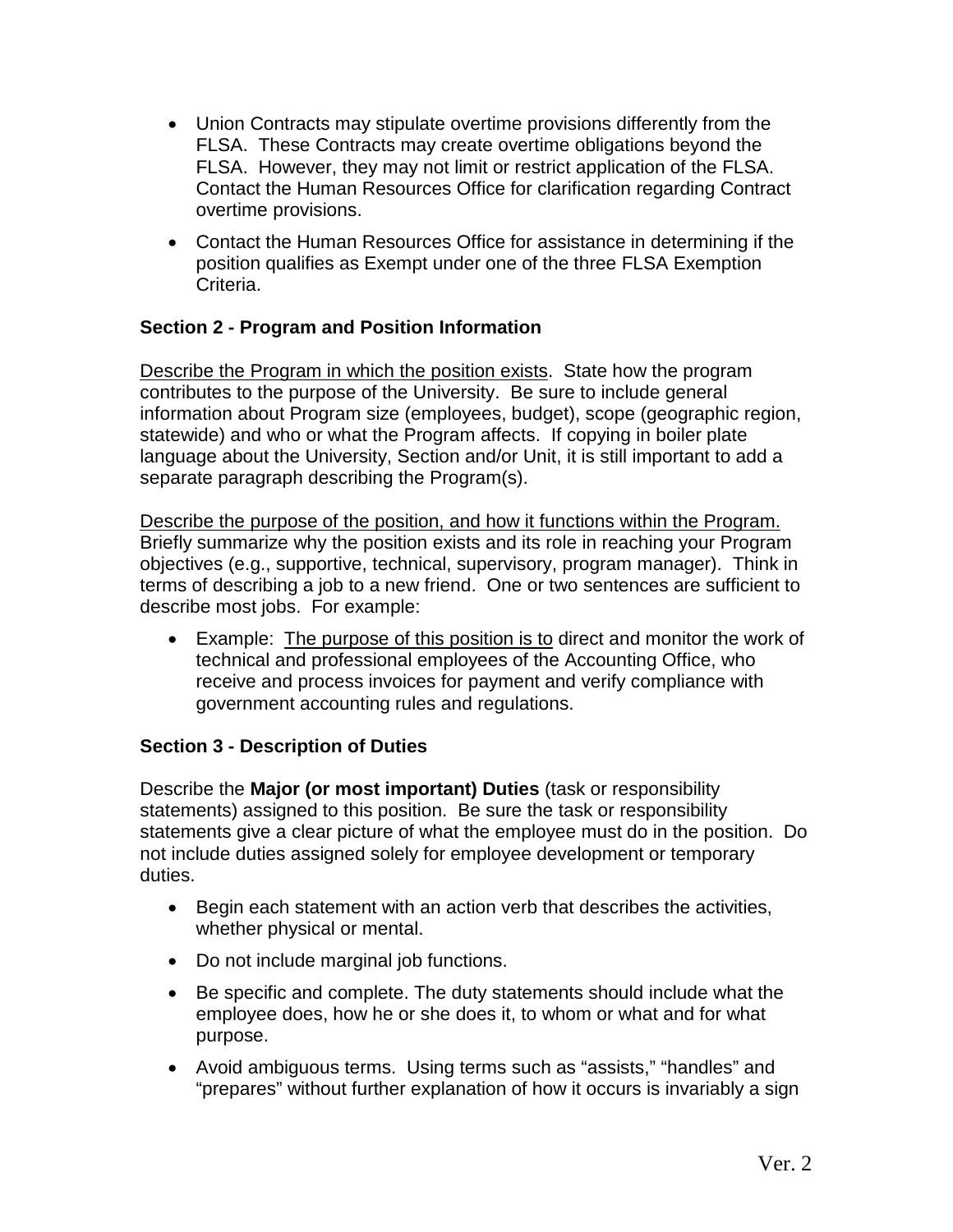of inadequate information. Using the word "by" and then writing the task, or processes (the "how" it is done), will add clarity to the described duty.

• If this is a lead worker or coordinator position, include those responsibilities within the descriptions of duties.

The **Percent of Time** should be an approximation of how much time per week the employee spends doing the task. If the function is done on a less than weekly basis, but the function is essential to the job, you may want to estimate percentage of time based on number of hours spent performing that duty during the month/year (important for cyclical functions). It is not necessary to list duties below 5% of time because this document should list major duties, unless the duty is essential for that position.

For each duty indicate if it is **New (N)** or **Revised (R)**. Revised means there is a change in how the duty is being performed. Changing how the duty is described for clarity would not warrant marking (R) for revised, unless how the duty is completed has changed.

#### **Essential Functions (EF) of the Position**

Identify the duties (job tasks or responsibility statements) that are an Essential Function of this position by marking an **EF** next to those specific duty statements. This is a critical notation in order to comply with Americans with Disabilities Act (ADA) requirements. The assigned job duties and responsibilities that are noted as Essential Functions in the PD must be performed by the employee unaided or with the assistance of a reasonable accommodation if needed.

Duties and responsibilities, or job functions, assigned to this position are Essential Functions **If:**

- a. The position exists to perform the function;
- b. There are a limited number of other employees available to perform the function or, among whom the function can be distributed; or
- c. The function is highly specialized, and the person in the position is hired for special expertise or ability to perform it.

Non-Essential Functions are job duties and/or responsibilities that are not critical to this position, or can be assigned to someone else if needed. Do **NOT** mark "EF" next to these duties. These duties are desirable functions of the position, but do not meet the above criteria. Special projects and other ad hoc duties are never considered Essential Functions.

#### **Section 4 - Working Conditions**

Use this section to describe specific working conditions, including danger of injury and other risks that are out of the ordinary, and include how often such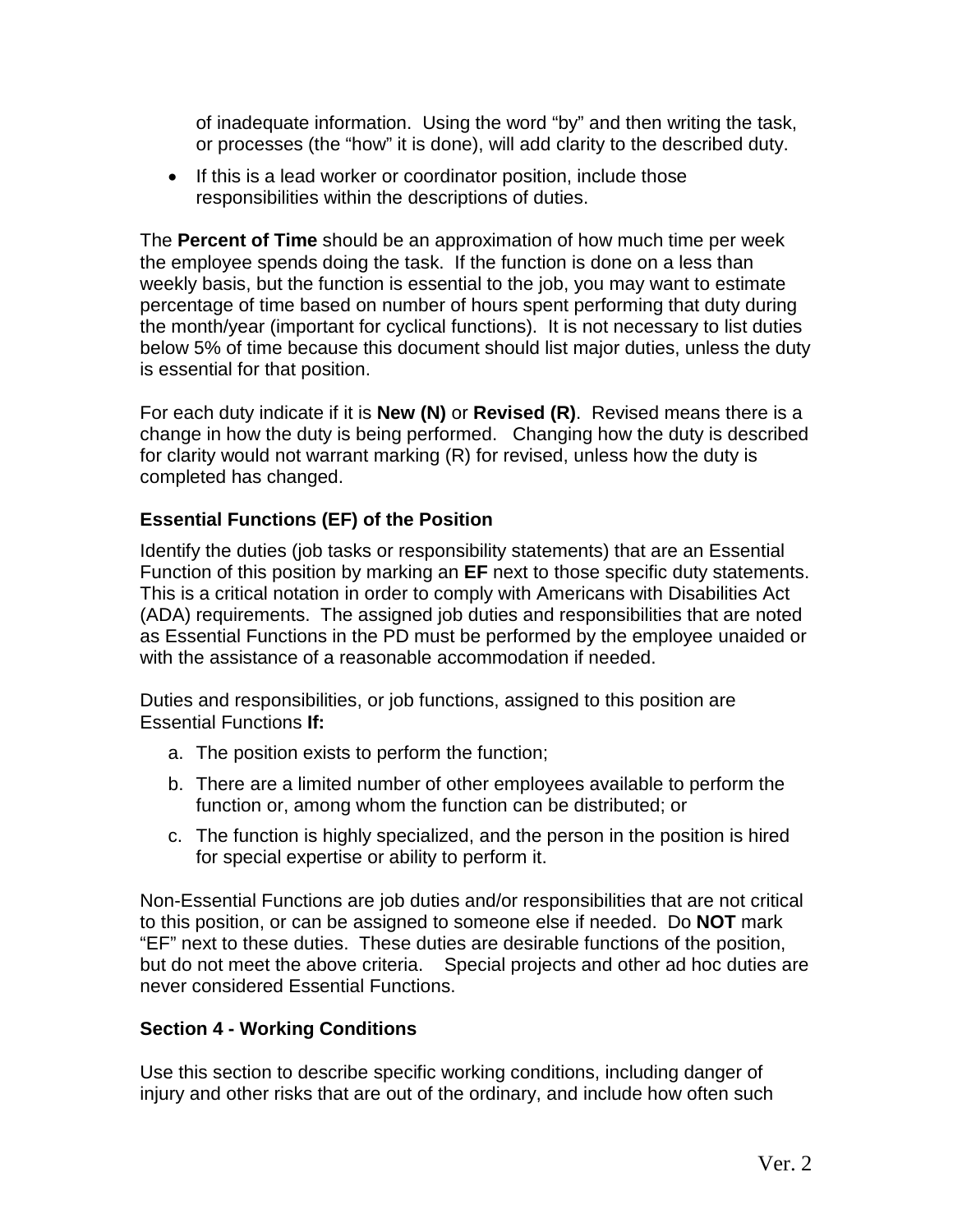conditions are present. If a more detailed analysis of physical and mental requirements is needed to assure compliance with governing regulations, please contact the Office of Human Resources for assistance in conducting a job analysis.

#### **Section 5 – Guidelines**

List established guidelines used to do this job (e.g., State or Federal laws or regulations, policies, manuals or desk procedures). Please be specific. If guidelines are related to certain program(s), please indicate the related laws, rules, policies and procedures that support the program(s).

Also, describe how the employee uses these guidelines to perform their job. Please be specific as to how and/or when the employee uses the specified guidelines in performing the duties assigned to the position.

#### **Section 6 - Work Contacts**

Identify people or groups of people with whom the employee has contact with (out side of co-workers) in the normal course of doing assigned work (e.g., clients, students, inmates, patients, residents, other people within the University, employees in State agencies, legislators, Federal employees at either regional or national levels, people in other governmental or public organizations).

Describe how the employee makes contact (e.g., by telephone, in person, in writing, etc.), why they make the contact (e.g., exchange of information, explain rules, etc.), and how often (e.g., daily, once a week, once a month, etc.) they have contact with each.

#### **Section 7 – Job Related Decision Making**

Use specific examples of the **typical** decisions made by the employee in this position (e.g., sets work priorities, hires staff, selects and orders equipment, approves benefits) to illustrate the position's authority. Include the ramification(s) of the decisions. (Note: Sometimes it is easier to identify the consequences of an incorrect decision.)

#### **Section 8 - Review of Work**

Describe by position title and position number, the position that supervises and reviews the work assigned to this position. Explain the method, how often, and why the supervisor reviews the work. If more than one position provides review, identify both position titles and position numbers and explain the respective methods, how often, and why the work is reviewed by each.

For example: The Retail Dining Manager (position #) reviews the work at weekly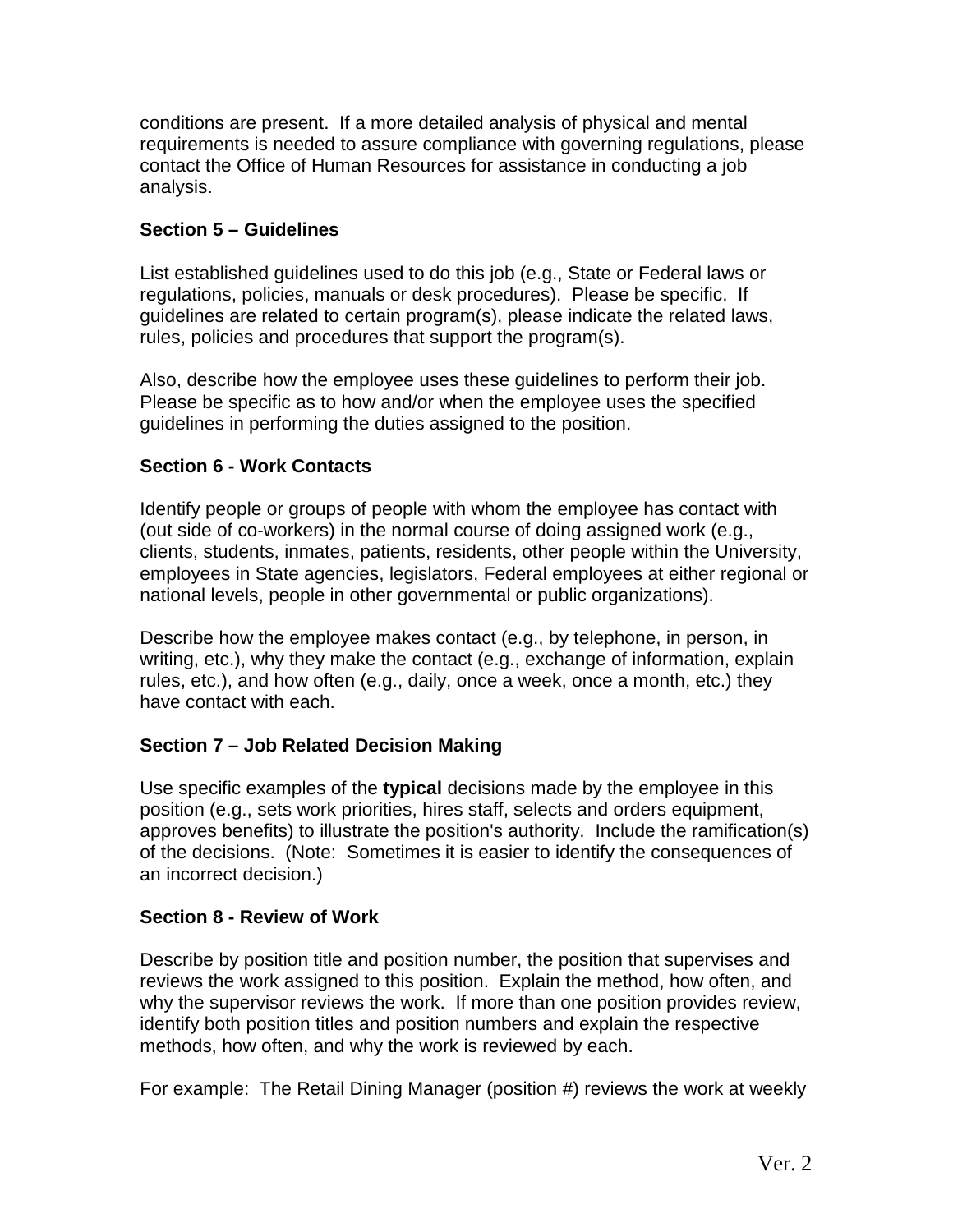meetings to discuss problems and to monitor production. The Campus Dining Manager (position #) reviews the work occasionally as needed, and annually in a written job performance review.

#### **Section 9 – Leadwork or Coordination of Duties**

Indicate which leadwork or coordination activities this position performs on a regular basis. Check the appropriate boxes that apply to this position: Trains Employees; Assigns Work; Directs Work Procedures; Reviews Work, and/or Provides Informal Work Review to Supervisor.

There should be an interrelationship between this section, the "Description of Duties" section (Section 3), and the "Job Related Decision Making" section (Section 7). If the position has regularly assigned responsibility for some or all of the tasks boxes listed, you should make sure these tasks are also noted in Section 3-Description of Duties, and identify the percent of time, whether it is new are revised, and whether it is an Essential Function of the position.

#### **Section 10 - Additional Job-Related Information**

This is an opportunity to add any additional job-related information not captured in another section of the Position Description. This Information is important for recruiting purposes.

Special Requirements: List any special license, certification, registration or permit **required** by law, rule or regulation for the position to perform its assigned duties. Include any specific knowledge and skills required for the position at the time of hire that are not already in the class specification. Indicate if an employee meets a special requirement (e.g. license, certification, special skill(s), etc.) and identify the time frame allowed to meet the requirement.

Budget Authority: Indicate in what area (Personal Services, Supplies & Services, or Capital Outlay) and how much (biennially).

#### **Section 11 - Organization Chart**

Fill in the organizational structure associated with the position; show Name and Position Title in each box. If this is a leadworker position, list employee names and position titles for each position for which this position provides leadwork.

Rather than use the boxes on the PD form, it is better to attach a current expanded organizational chart to the position description. If an organizational chart is submitted, be sure the following information is shown on the chart for each position:

• Each organizational box should include the following information: Position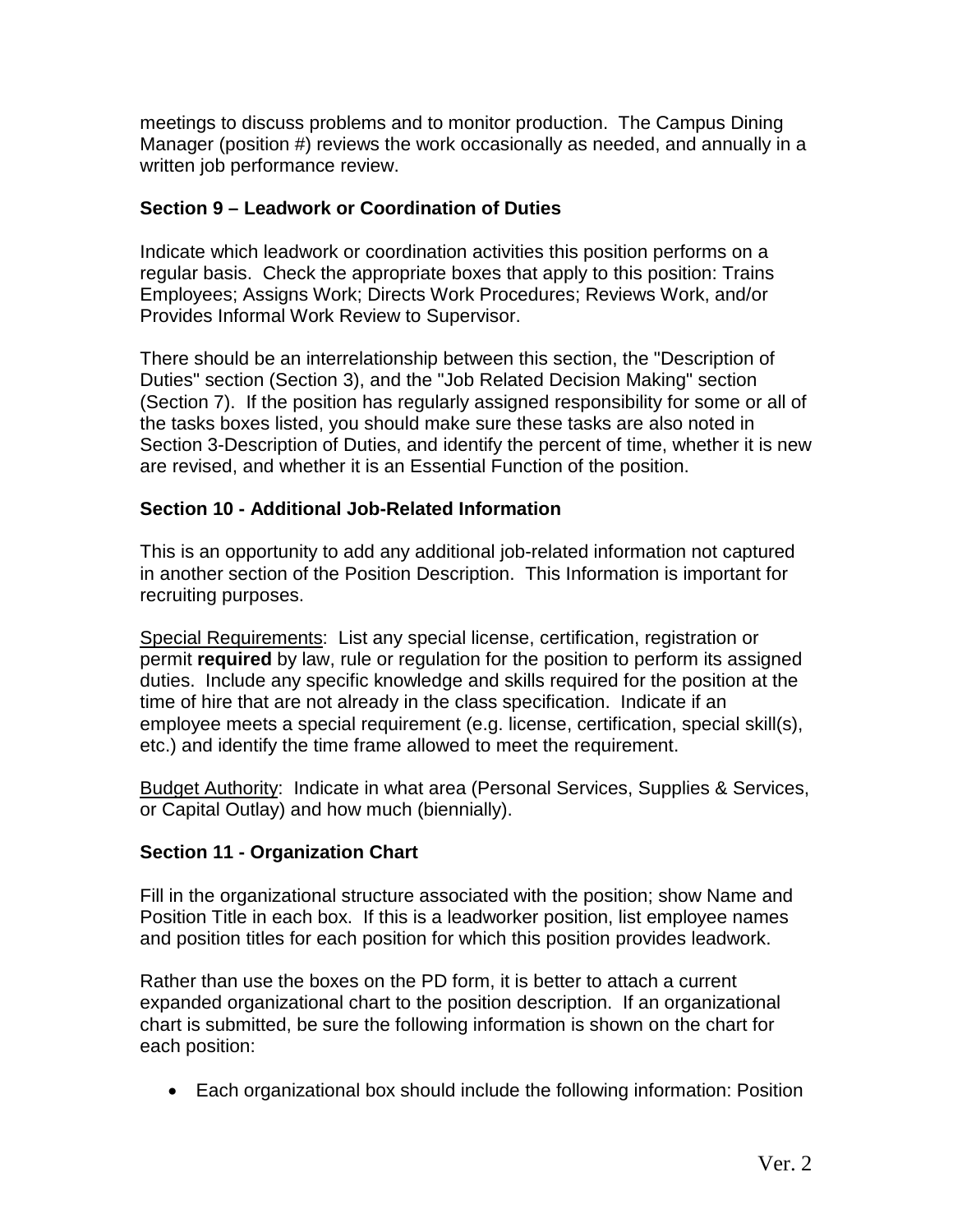Title, Classification Number (where applicable), Salary Range, Employee Name and Position Number.

- Highlight or clearly designate the subject position.
- Identify at least two levels of supervision above the subject position.
- Identify all other positions directly reporting to the same supervisor.

#### **Section 12 – Signatures**

The position description is an official statement of the work assigned to the designated position. The date on the signature line indicates the date the most updated position description was reviewed. Signatures certify the following:

- Supervisor certifies that the form is the most recent version of the position description and contains complete and correct information describing the job that immediate supervisor wants this position to do. The signature also certifies that the supervisor has reviewed the completed form with the employee and has provided the employee a completed signed copy of the position description.
- Reviewer certifies that the form has been reviewed and approved by the supervisor's manager/director; and confirms the job and performance expectations identified in the position description for this position.
- Employee certifies that the employee has had the opportunity to review the form with the supervisor, has received a signed copy and understands that it reflects the job the employee is expected to perform while assigned to the position.
- Appointing Authority certifies that the position description form has been reviewed by the Office of Human Resources for accuracy and completeness and that it is the most current official document reflecting the job duties and responsibilities assigned to that position.

#### **Related SEIU Contract Issues - Article 20, Differential Pay**

Article 20 of the current SEIU Collective Bargaining Agreement addresses Differential Pay for specific duty assignments. This Article specifies a number of differential payments that come into play when specific duties are assigned to classified employees. These specific duties and/or responsibilities should be reflected in their position description or specifically documented in writing. Relevant differential pay employed at Western Oregon University includes:

#### **Section 3. - Special Qualifications Pay**:

- (A) Bilingual assignments to provide Spanish and ASL interpretation
- (D) Special Campus Security Officer Differential assigned to serve as